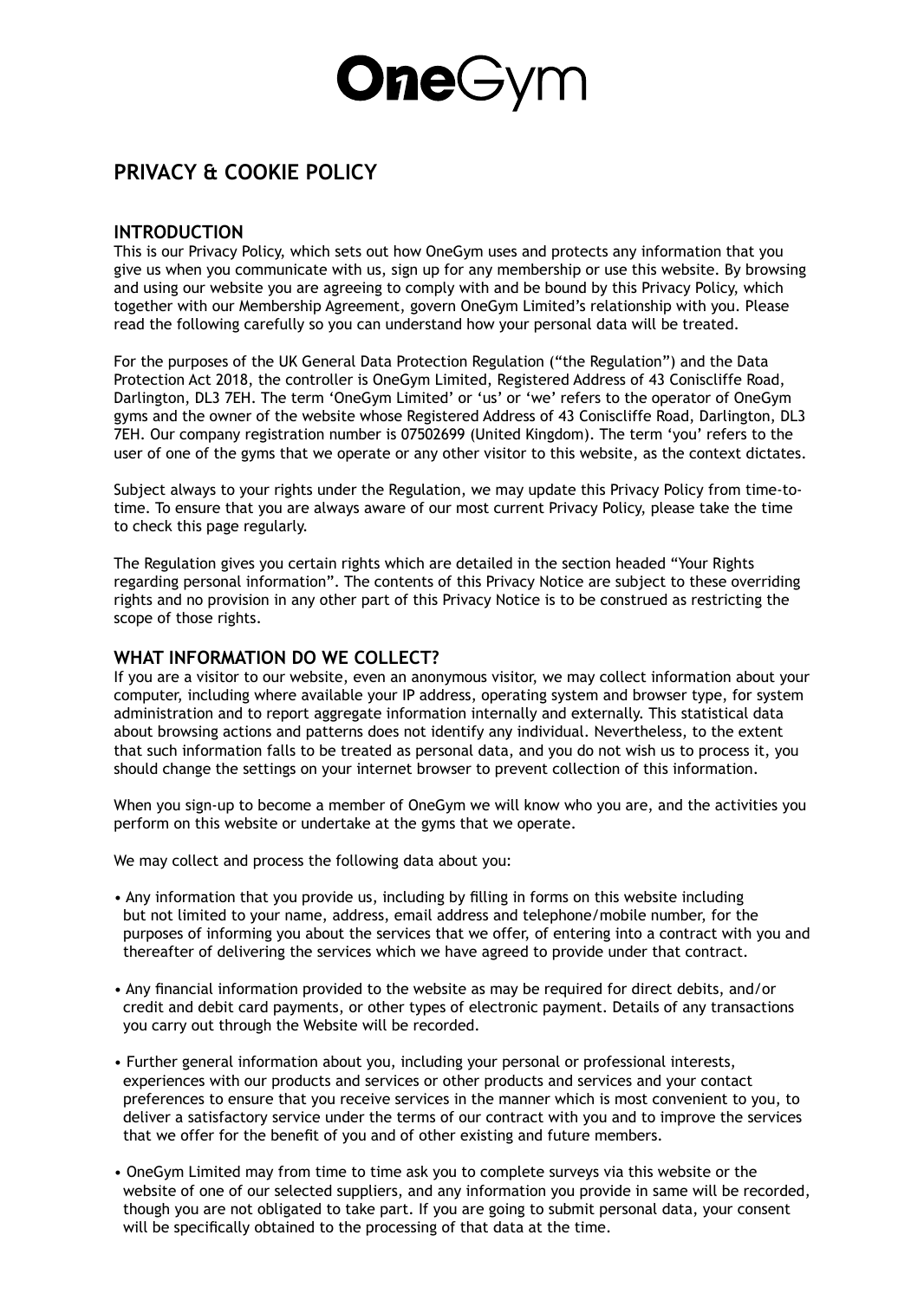

- Details of your visits to the website, including, but not limited to, traffic data, location data, weblogs and other communication data. This will assist us in managing the website and generating generalised and anonymised information about usage and about our membership.
- OneGym Limited may request the last 4 digits of your PIN if you contact us, for our trusted staff to verify your identity and to ensure that we keep your personal data secure.

We may also retain copies of any correspondence you send to us and details of your membership history, for as long as it is appropriate to do so, and (as with all the personal data we process) subject to appropriate technological and organisational safeguards to protect its integrity.

#### **IP ADDRESSES**

We may collect information about your computer, including, where available, your IP address, operating system and browser type, for system administration and to report aggregate information to our advertisers. This is statistical information about the browsing actions of users of the website and does not identify any individual. As indicated above, you may be able to change settings on your internet browser to prevent collection of this information, to the extent that it may in future be considered by law to be personal data.

#### **WHAT DO WE DO WITH THE INFORMATION WE COLLECT?**

We use collected information for the purposes of our legitimate interests, including:

- For internal record keeping;
- To manage your membership;
- For product development;
- To provide you with information on our products and services which we feel may interest you;
- To notify you about changes to our products and services;
- To answer your queries;
- To investigate any complaints made, either by you or another person;
- To contact you for market research and analyse the output of such research; and/or
- To make disclosures to law enforcement authorities or other statutory regulators;
- To allow us to establish, exercise or defend our legal rights, and/or
- To allow us to comply (and evidence our compliance) with any legal and regulatory obligations imposed on us.

We may collect and use special category personal data, and in particular, information about your health, with your consent or where you have provided it to us, to allow us to tailor our services to meet your needs and to ensure your health and safety.

We may also process information relating to actual or alleged criminal offences where it is necessary for the safety of staff or members, and only where such use is permitted by the law.

OneGym does not use your personal information in any automated decision-making process.

OneGym may contact you in relation to the nature of your attempted transaction, even if you don't confirm the transaction. This will be an operational email to enquire as to why the transaction was not completed. The data will not be used for any other purpose and certainly not shared with any other company other than the company that initiates the operational email (if this is not OneGym Limited). Our aim is simply to provide you with the highest level of service that we can.

Your personal data may be transferred abroad for any of the purposes explained in this policy and such transfer may be to a country outside of the EEA. If we transfer your personal data outside the EEA, it will only be to recipients who offer an adequate level of protection and who have appropriate safeguards in place to protect your personal data. It may also be processed by personnel operating outside the EEA who work for us or for one of our service providers. Again, this will only be where there is an adequate level of protection and who have appropriate safeguards in place to protect your personal data. Countries where personal information relating to you may be stored and/or processed, or where recipients of personal information relating to you may be located, may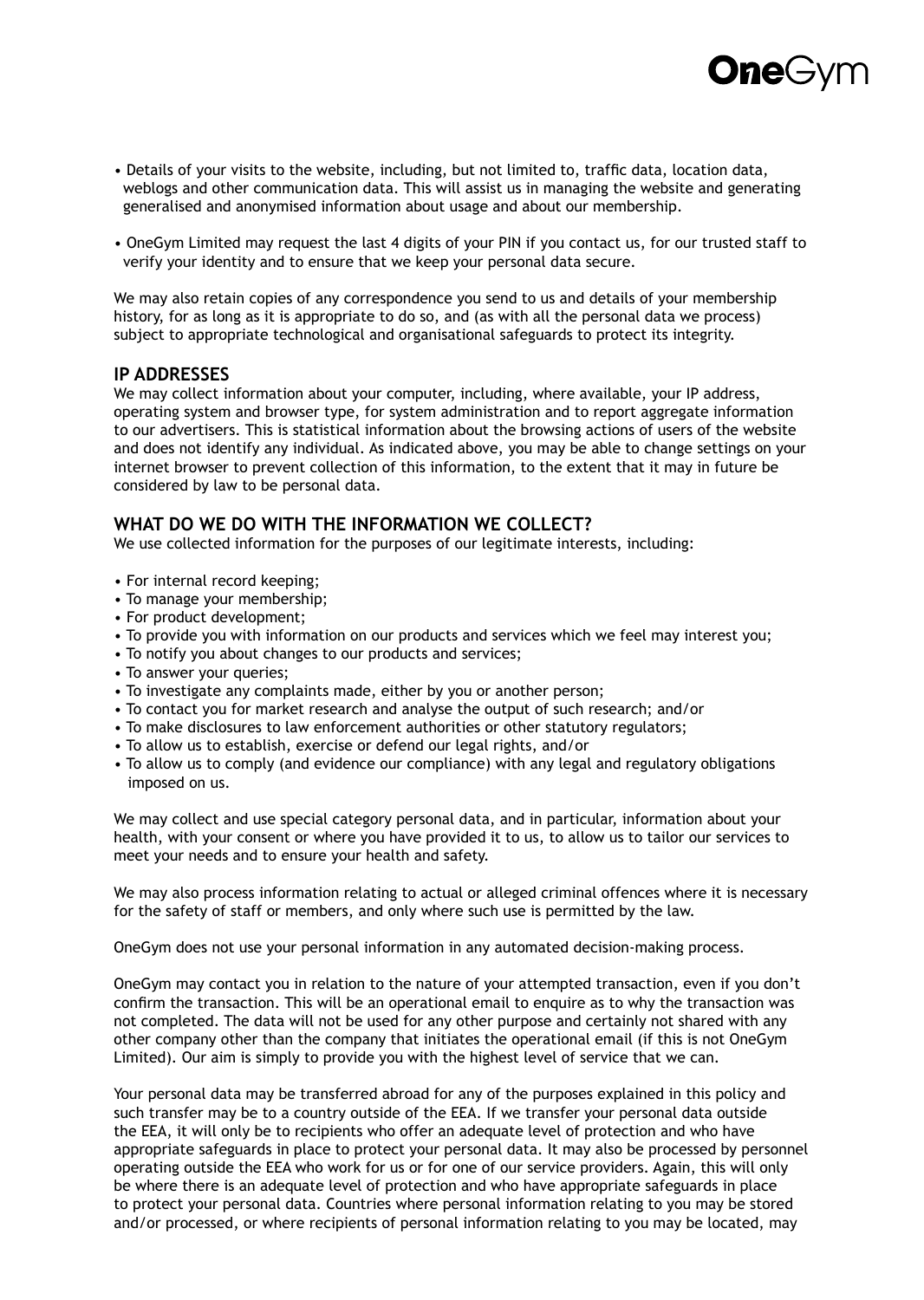**One**G

have data protection laws which differ to the data protection laws in your country of residence. By submitting your personal information, you accept that personal information relating to you may be transferred, stored or processed in this way.

The period of use of the personal data supplied by you will not be longer than we deem necessary to carry out the purpose for which such data was collected, provided that we may store and process your personal data for longer periods solely for archiving or statistical purposes where we have appropriate safeguards in place to protect your rights.

#### **WHO DO WE SHARE THIS INFORMATION WITH?**

We may share your personal information with certain companies performing services on behalf of OneGym Limited (such as direct marketing agents) who will only use the information to provide a service that OneGym Limited has asked them to provide.

Those selected companies will perform a function for us, such as agencies and suppliers whom have been instructed to assist us to more effectively deliver services, manage and conduct promotions and offers, provide technical assistance and support and perform other functions to support marketing activities. A list of approved companies that process data on our behalf is available on request.

All selected companies may have access to personal information if needed to perform such functions but will only be permitted by us to use personal information for the purpose of performing that function and not for any other purpose.

Where you have given specific consent, your information may be shared with independent selfemployed trainers for them to contact you to inform you of personal training services which they would like to offer you.

We may disclose your information to our subsidiaries or ultimate holding company and its subsidiaries, as defined in Section 1159 of the Companies Act 2006.

In the event we seek to sell or buy any business or assets, we may disclose your personal data to the prospective seller or buyer, subject to satisfactory assurances that the data will be processed securely by them.

In all cases, any use of your personal information which has been instigated by us will comply with this Privacy Policy and with applicable data protection legislation. In some circumstances, we may have to disclose your personal information by law.

Save for this, we do not sell, transfer or disclose personal information we have collected from you in connection with our website activities to third parties outside OneGym Limited.

#### **HOW DO WE GET COPIES OR AMEND INFORMATION WE HAVE COLLECTED?**

You may request details of personal information which we hold about you under the Regulation. If you would like a copy of the information held on you, please contact us by email or in writing to OneGym Limited, 43 Coniscliffe Road, Darlington, DL3 7EH.

If you think any information we have about you is incorrect or incomplete, please e-mail or write to us and we will correct or update any information as soon as possible.

#### **SECURITY**

We are committed to ensuring that your information is secure. To prevent unauthorised access or disclosure, we have put in place suitable physical, electronic and corporate policies to safeguard and secure the information we collect online. Please be assured that we will take all steps reasonably necessary to ensure your data is treated securely and in accordance with this Privacy Policy. Any transactions will be encrypted. We cannot, however, guarantee the security of your transmitted data and you submit such data at your own risk.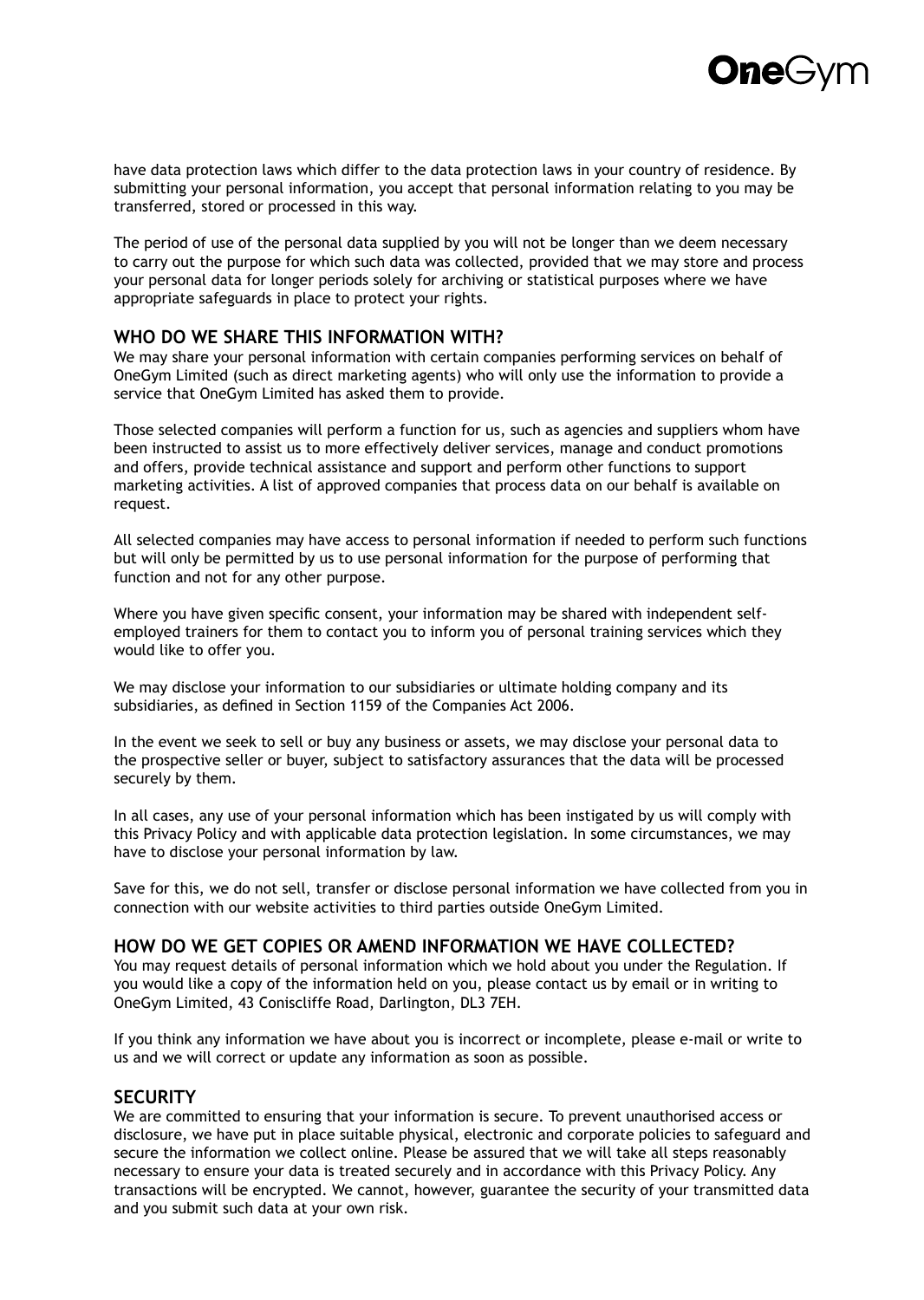

Where we have given you a password to access certain areas of the website you are responsible for keeping this confidential and we ask that you do not share this password.

#### **LINKING**

Our website may, from time to time, contain links to other websites which are not within our control. Once you have left our website, we cannot be responsible for the protection and privacy of any information which you provide. You should exercise caution and look at the privacy statement applicable to the website in question.

#### **COOKIES**

System cookies are created each time you visit us and are automatically deleted when you close your browser. They remember the fact you're logged in and remember the selections that you make as you use the website and mobile application. To find out more about cookies generally, including how to manage and delete them, visit www.allaboutcookies.org.

Identification cookies help us remember who you are when you come back to visit us and allow us to personalise timely and relative content to improve your journey and member experience.

Tracking cookies track any information or warning messages we've shown you, so that we don't show them again. If you express preferences about whether or not to receive certain types of cookie, we'll also use a cookie to store this preference.

Web analytics / Marketing effectiveness cookies collect anonymous data to help us understand customer behaviour, so we can make onegymfitness.com better. They tell us which bits of the website and mobile application customers use the most and flag up any problems, so we can fix them quickly. They also tell us how customers find the website and mobile application (for example via online adverts and search engines), so we know how effectively we are marketing.

#### **Cookies for personalising your experience**

We use cookies to understand the way you use our website, for example the searches and selections you make. This allows us to tailor your experience on onegymfitness.com by showing you the correct content that we think might be relevant to you. These cookies allow us to understand your online behaviour and tailor your experience outside of our site. For example, the adverts you see for onegymfitness.com on other websites may be specially targeted to include the routes that you have searched for on onegymfitness.com.

#### **Cookies for optimising the content shown on our website**

We may wish to test a change or new feature on the site to see if it is effective before rolling it out to all our users. Cookies allow a random sample of site visitors to see it one way, and a different group another and ensure that you consistently get the same experience on repeat visits.

#### **Your Preferences**

If you would prefer us not to set cookies on our website, you can disable them by changing your internet browser settings. How to do this will depend on the browser you are using, but the following is a step-by-step guide to the most popular browsers:

#### *Microsoft Internet Explorer:*

- Click on the "Tools" menu
- Select "Internet Options"
- Click on the "Privacy" tab
- Select the desired setting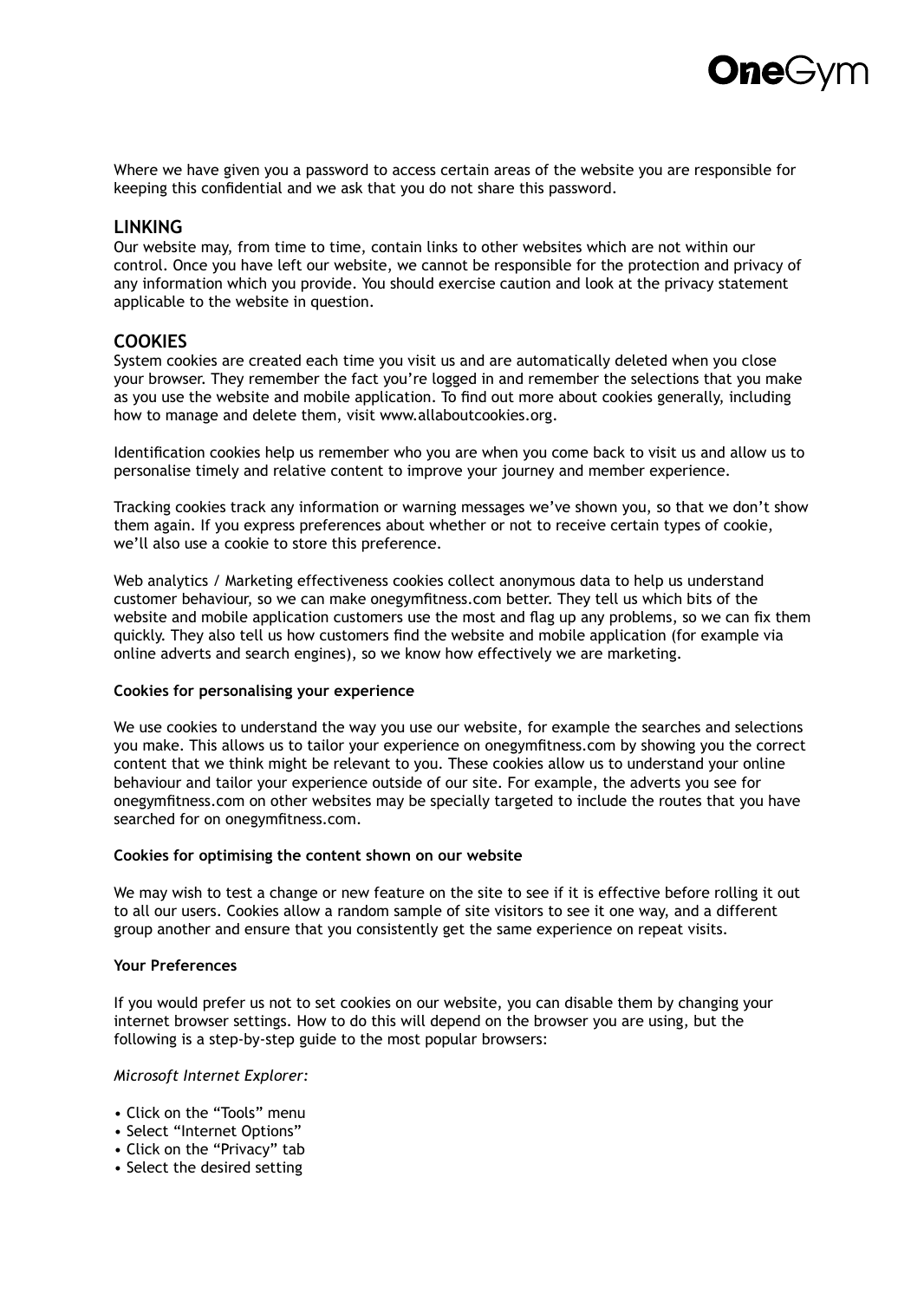#### *Google Chrome:*

- Click on the Customisation menu at the top right of the page
- Select "Settings"
- Select "Show Advanced Settings" and then "Content Settings"
- Select the desired settings under the "Cookies" heading.

#### *Mozilla Firefox:*

- Click on the "Tools" menu
- Click on "Options"
- Select "Privacy"
- Choose the desired options under the "Cookie" menu.

For all other browsers, please follow the instructions provided by the relevant browser, usually located within the "Help", "Tools" or "Edit" facility.

If you only disable third party cookies, you will still be able to use this website, but some of its content will not be as relevant to you. If you disable all cookies, this will result in our website not working properly.

If you do choose to disable cookies, this choice will only apply to the device you are using at the time. If you want to stop cookies being set on other devices, you will need to follow the relevant steps on each device. Please note that disabling cookies does not delete cookies from your browser, you will need to do this from within your browser.

#### **Third parties**

Some sections of our website may be provided by third parties.

If you use these sections of our website, the relevant third party may use cookies to collect data, which will be used by them in accordance with their privacy policy (which may differ from ours). Therefore, please refer to the third party's privacy policy in order to understand which cookies are set on these sections of our website and their privacy and information usage practices. This also applies to the social media features on the site.

#### **Online Behavioural Advertising**

We and third parties that we authorise, including but not limited to online advertising networks such as Google, may use cookies to collect data about your browsing activity on our website and elsewhere on the internet. We may also share data with or collect data from third parties such as Google or allow those third parties to use cookies on our website or in connection with the delivery of our adverts elsewhere on the internet for online behavioural advertising purposes.

We and those third parties may use this data to:

- Help make the advertising you see on our website and mobile application and elsewhere on the internet more relevant to you;
- Tailor content on the website and mobile application; and
- Measure the effectiveness of advertising on the website and mobile application and elsewhere on the internet.

We do not decide which cookies are set or how your data is used by these third parties and therefore you should refer to the third party's privacy policy in order to understand which cookies are set and their privacy and information usage practices. For example, Google's privacy policy can be found at https://policies.google.com/privacy.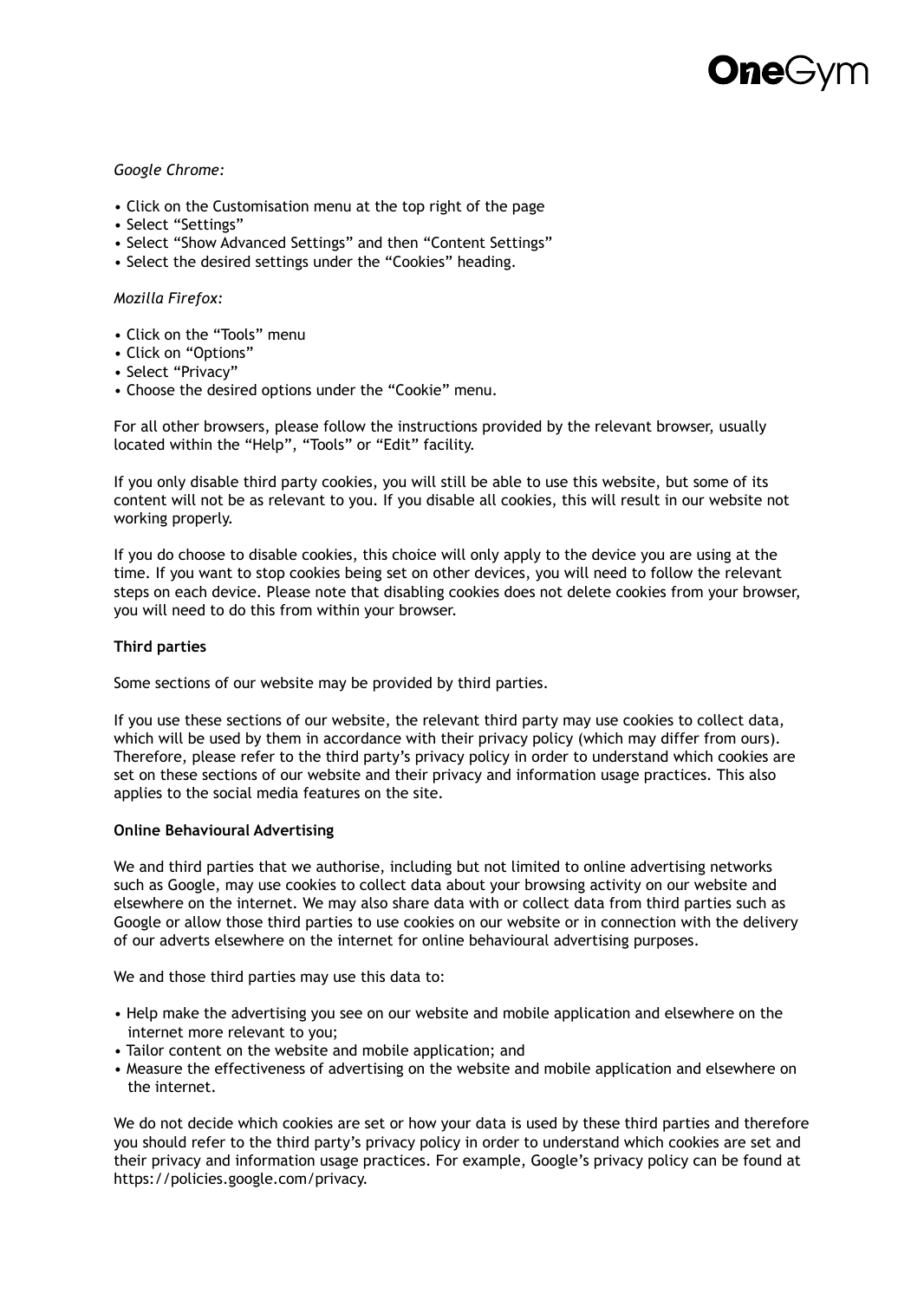#### **How to opt out of third party online behavioural advertising**

You can opt not to allow third parties to use cookies in this way (both on our website and elsewhere on the internet) by changing your browser settings (following the instructions above). To learn more and change your preferences (including by turning off behavioural advertising for the third parties mentioned above), you can also visit 'Your Online Choices' at http://www.youronlinechoices. eu/. Please note that disabling third party cookies does not mean you won't see any adverts on our website, our mobile application site or elsewhere on the internet, just that they won't be personalised.

#### **CCTV POLICY**

This section sets out the appropriate actions and procedures which OneGym Limited follows in respect of the use of CCTV (closed circuit television) surveillance systems ("CCTV Systems") at our premises.

Sound recording is disabled on all cameras.

Please note that all our gyms are monitored by CCTV 24 hours a day. OneGym Limited reserves the right for its employees and contractors to review footage as required and by entering onto our sites you consent to your image being recorded and reviewed and waive any and all claims in relation to same. Recorded CCTV footage will be stored securely and retained in compliance with applicable laws.

In drawing up this policy, due account has been taken of the following:

- The Regulation and any other relevant Data Protection legislation;
- The CCTV Code of Practice produced by the Information Commissioner ("Code of Practice");
- The Human Rights Act 1998.

This policy will cover all employees and persons providing a service to OneGym Limited, visitors and all other persons whose image(s) may be captured by our CCTV Systems.

We will also ensure that the personal data captured by our CCTV Systems is only processed in accordance with the following requirements:

- It will be processed fairly, lawfully and in a transparent manner;
- It will only be collected for specified, explicit and legitimate purposes and not further processed in any manner incompatible with those purposes;
- It will be adequate, relevant and limited to what is necessary in relation to the purposes for which they are processed;
- It will be accurate and, where necessary, kept up to date;
- It will not be kept for longer than is necessary for the purposes for which the personal data are processed; and
- It will be processed in a manner that ensures appropriate security of the personal data.

#### **Initial Assessment Procedures**

The purpose of the use of the CCTV Systems and the collection and processing of CCTV images is for the prevention or detection of crime or disorder, apprehension and prosecution of offenders (including use of images as evidence in criminal proceedings), interest of public and employee Health and Safety, protection of public health and the protection of our property and assets and to ensure compliance with our policies and procedures.

Prior to any camera installation, we will ensure that the installation complies with this policy and that the use of any camera is justified, necessary and proportionate. We will regularly assess whether the use of any camera and the CCTV System as a whole continues to be justified, necessary and proportionate.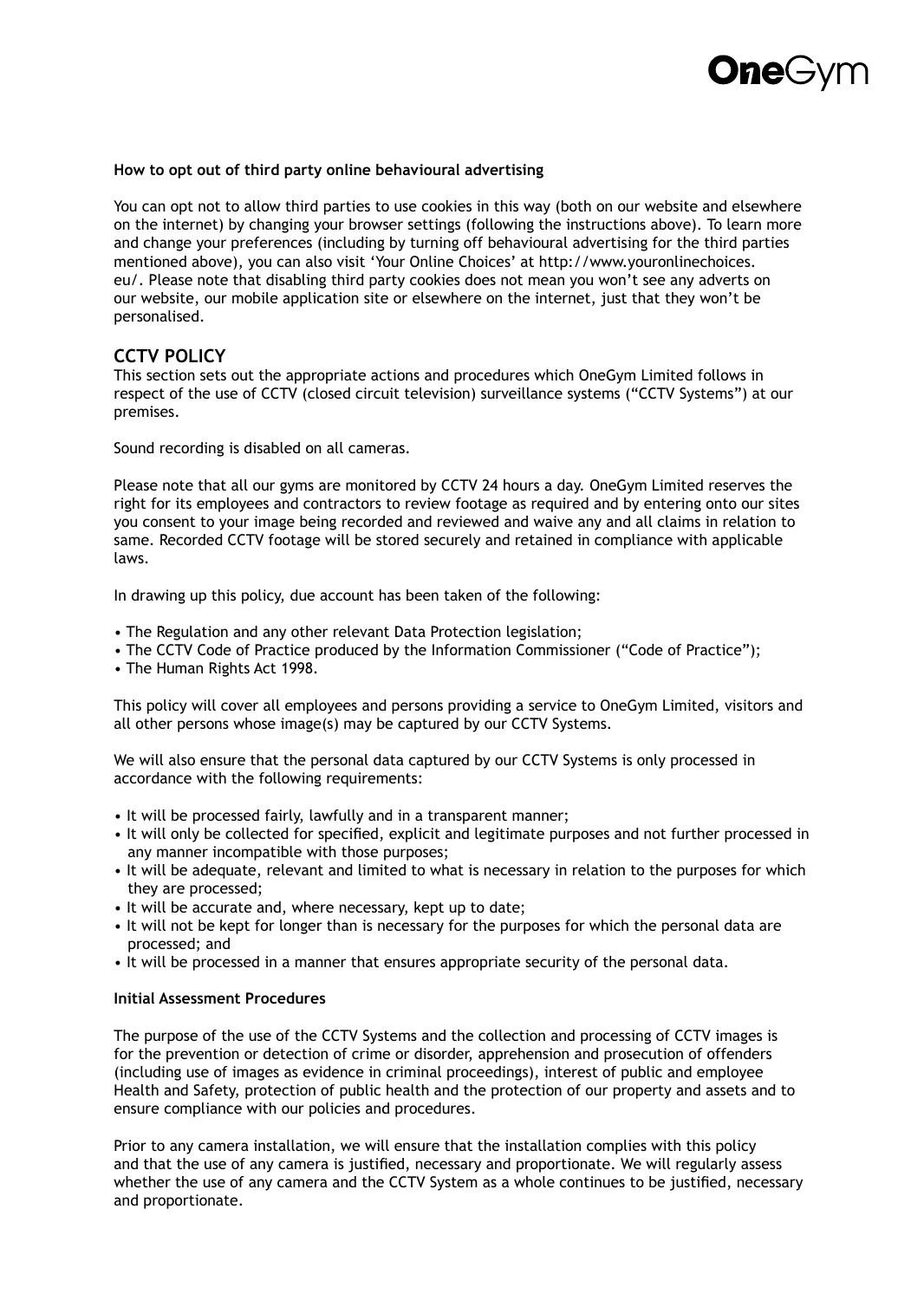

#### **Siting the Cameras**

The location of the equipment is carefully considered because the way in which images are captured needs to comply with the Regulation.

All cameras are located in prominent positions within public and staff view and do not infringe on sensitive areas. All CCTV surveillance is automatically recorded, and any breach of this siting policy will be detected via controlled access to the CCTV System and auditing of the CCTV System.

#### **Quality of the Images**

The images produced by the equipment will as far as possible be of a quality that is effective for the purpose(s) for which they are intended. Upon installation, all equipment is tested to ensure that only the designated areas are monitored, and suitable quality pictures are available in live and play back mode. All CCTV equipment is maintained.

#### **Processing the images**

Images which are not required for the purpose(s) for which the equipment is being used will not be retained for longer than is necessary. While images are retained, it is essential that their integrity be maintained, whether it is to ensure their evidential value or to protect the rights of people whose images may have been recorded. Access to and security of the images is controlled in accordance with the requirements of the Regulation.

All images are digitally recorded and stored securely within the system's hard drives. Images are stored for a minimum of 14 days and typical for no more than 31 days.

Where the images are required for any other purpose, for example system testing, evidential purposes or disciplinary proceedings, a copy file will be moved to an access controlled confidential location on the network and held until completion of the investigation. Only persons trained in the use of the equipment and authorised by OneGym Limited can view and access data.

#### **Access to and disclosure of images to third parties**

Access to, and disclosure of, the images recorded by our CCTV System and similar surveillance equipment is restricted and carefully controlled. This ensures that the rights of individuals are preserved, and the continuity of evidence remains intact should the images be required for evidential purposes e.g. a police enquiry or an investigation being undertaken as part of an internal procedure.

Access to the medium on which the images are displayed and recorded is restricted to authorised staff and third parties as authorised from time to time for specific purposes. Access to and disclosure of images is permitted only if it supports the purpose for which such images were collected.

#### **Access to images by individuals**

The Regulation gives any individual the right to request access to CCTV images which contain their personal data.

Individuals who request access to images must submit this formally by email to us. This will provide us with sufficient details to identify the section of footage they are concerned with and to enable OneGym Limited to satisfy itself that the person making the request is the data subject of that specific recording. Upon receipt of the request, authorised staff will determine whether disclosure is appropriate and whether there is a duty of care to protect the images of any third parties. If the duty of care cannot be discharged, then the request can be refused.

An email response will be made to the individual, giving the decision (and if the request has been refused, giving reasons) within 31 days of receipt of the request.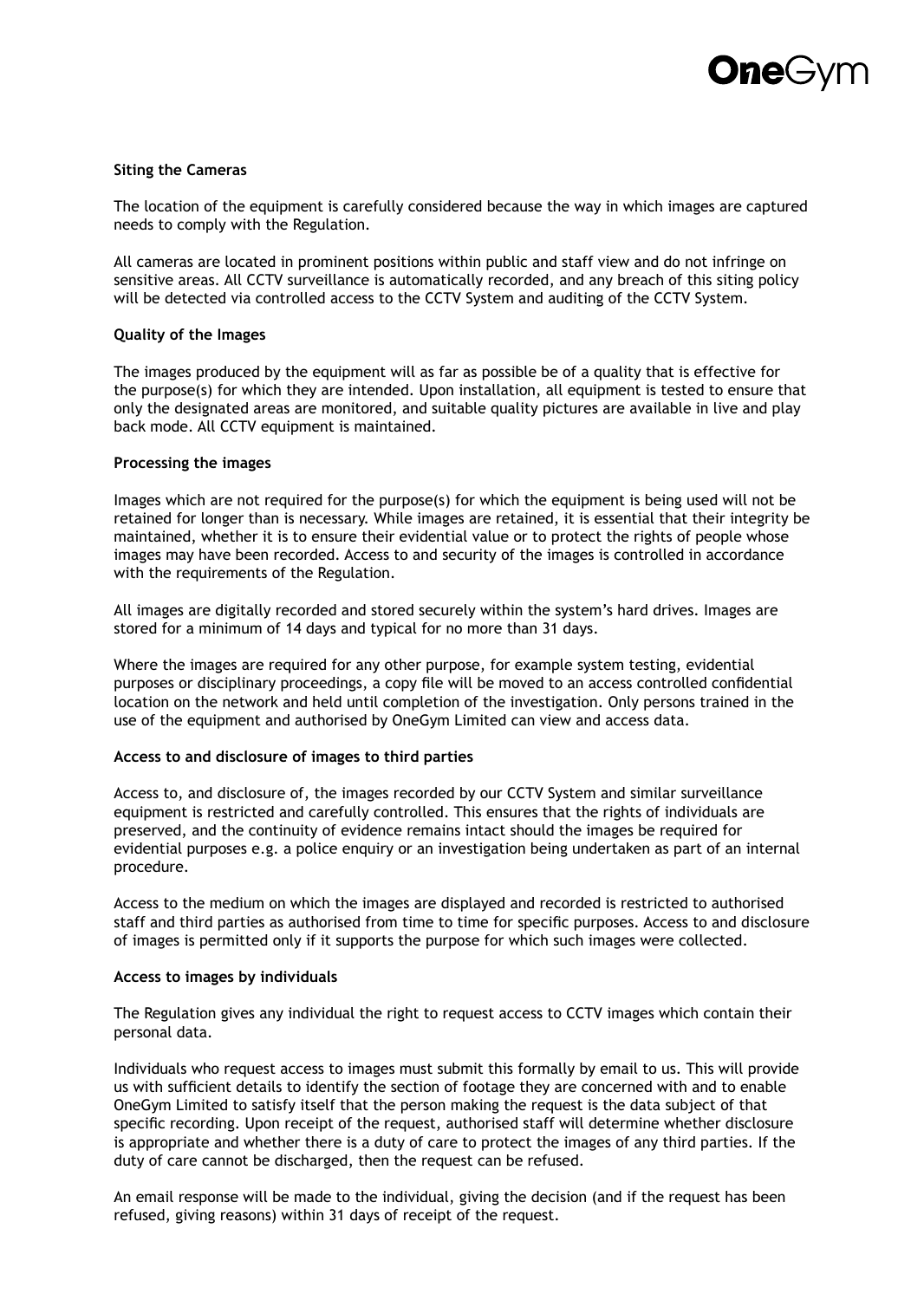## **CLUBWISE - OUR DIRECT DEBIT PROVIDER**

#### **Terms of website use**

This policy (together with the documents referred to on it) tells you the terms of use on which you may make use of our website, whether as a guest or a registered user. Please read these terms of use carefully before you start to use the site. By using our site, you indicate that you accept these terms of use and that you agree to abide by them. If you do not agree to these terms of use, please refrain from using our site.

#### **The safety of your personal details**

We know that when you purchase items or services online you want your personal details and your credit or debit card information to be private and secure. We are committed to providing this security for you.

Our secure-server software encrypts all the details in your online transactions. The encryption process takes the characters you enter and converts them into a coded form, which is then securely transmitted.

*What this means for you:*

- Your details are secure.
- Your details are safely transmitted to us.
- Your details will be held securely by us.

#### **Accessing our website**

Access to our website is permitted on a temporary basis, and we reserve the right to withdraw or amend the service we provide on our website without notice. We will not be liable if for any reason our website is unavailable at any time or for any period.

From time to time, we may restrict access to some parts of our website, or our entire site, to users who have registered with us.

If you choose, or you are provided with, a user identification code, password or any other piece of information as part of our security procedures, you must treat such information as confidential, and you must not disclose it to any third party. We have the right to disable any user identification code or password, whether chosen by you or allocated by us, at any time, if in our opinion you have failed to comply with any of the provisions of these terms of use.

You are responsible for making all arrangements necessary for you to have access to our website. You are also responsible for ensuring that all persons who access our website through your internet connection are aware of these terms, and that they comply with them. If you have problems using our secure system, it may be that your browser does not support our encryption system.

#### **Intellectual Property Rights**

We are the owner or the licensee of all intellectual property rights in our website, and in the material published on it. Those works are protected by copyright laws and treaties around the world. All such rights are reserved.

#### **Reliance on information posted**

Commentary and other materials posted on our website are not intended to amount to advice on which reliance should be placed. We therefore disclaim all liability and responsibility arising from any reliance placed on such materials by any visitor to our website, or by anyone who may be informed of any of its contents.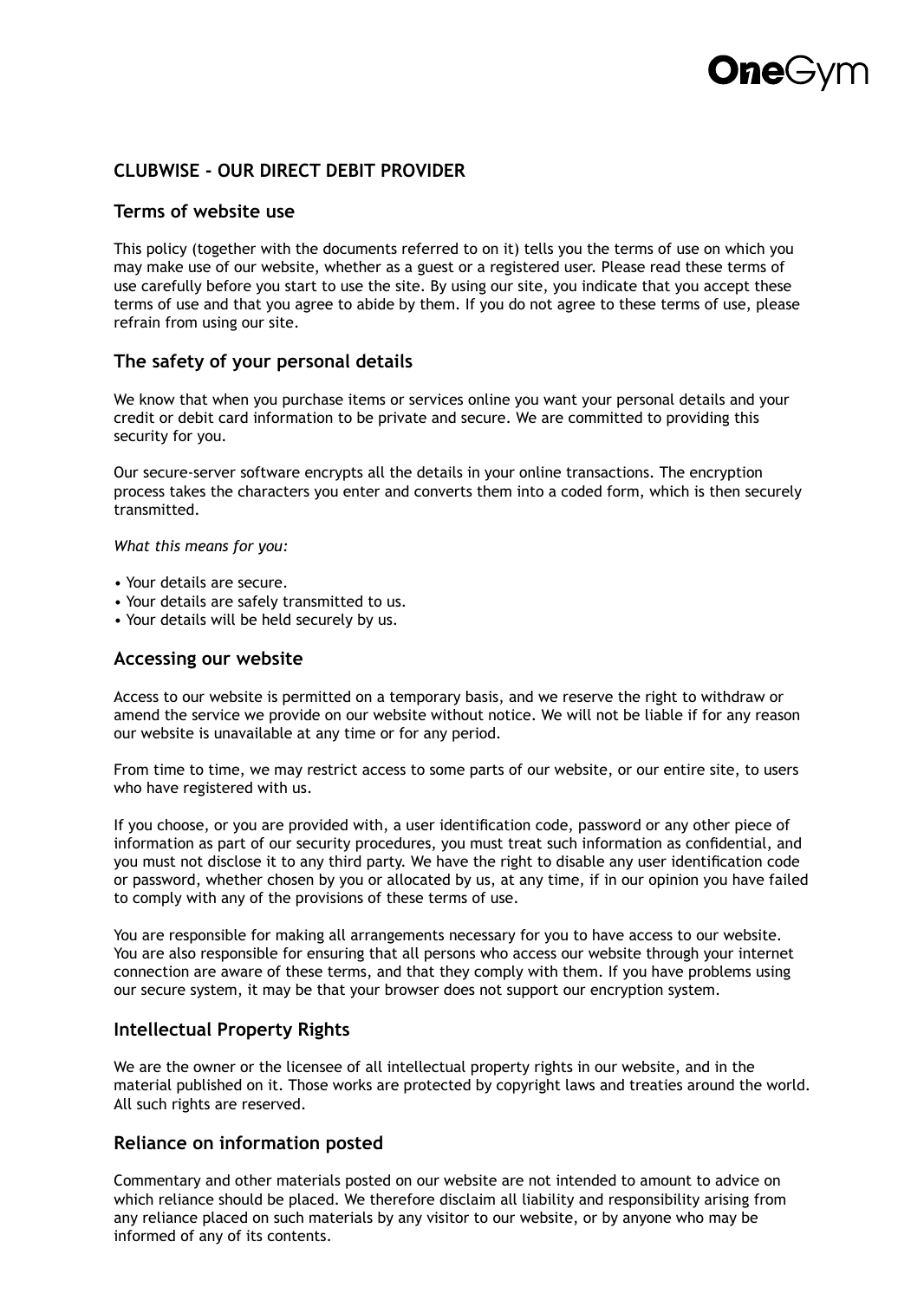## **Dne**G

#### **Our website changes regularly**

We aim to update our website regularly, and may change the content at any time. If the need arises, we may suspend access to our website, or close it indefinitely. Any of the material on our website may be out of date at any given time, and we are under no obligation to update such material.

### **Our liability**

The material displayed on our website is provided without any guarantees, conditions or warranties as to its accuracy. To the extent permitted by law, we, other members of our group of companies and third parties connected to us hereby expressly exclude:

- All conditions, warranties and other terms which might otherwise be implied by statute, common law or the law of equity.
- Any liability for any direct, indirect or consequential loss or damage incurred by any user in connection with our website or in connection with the use, inability to use, or results of the use of our website, any websites linked to it and any materials posted on it, including, without limitation any liability for:
	- loss of income or revenue;
	- loss of business;
	- loss of profits or contracts;
	- loss of anticipated savings;
	- loss of data;
	- loss of goodwill;
	- wasted management or office time; and for any other loss or damage of any kind, however arising and whether caused by tort (including negligence), breach of contract or otherwise, even if foreseeable, provided that this condition shall not prevent claims for loss of or damage to your tangible property or any other claims for direct financial loss that are not excluded by any of the categories set out above. This does not affect our liability for death or personal injury arising from our negligence, nor our liability for fraudulent misrepresentation or misrepresentation as to a fundamental matter, nor any other liability which cannot be excluded or limited under applicable law.

#### **Transactions concluded through our website**

Contracts formed through our website or as a result of visits made by you are governed by our membership terms and conditions.

#### **Viruses, hacking and other offences**

You must not misuse our website by knowingly introducing viruses, trojans, worms, logic bombs or other material which is malicious or technologically harmful. You must not attempt to gain unauthorised access to our website, the server on which our website is stored or any server, computer or database connected to our website. You must not attack our website via a denial-ofservice attack or a distributed denial-of service attack.

By breaching this provision, you would commit a criminal offence under the Computer Misuse Act 1990. We will report any such breach to the relevant law enforcement authorities and we will cooperate with those authorities by disclosing your identity to them. In the event of such a breach, your right to use our website will cease immediately.

We will not be liable for any loss or damage caused by a distributed denial-of-service attack, viruses or other technologically harmful material that may infect your computer equipment, computer programs, data or other proprietary material due to your use of our website or to your downloading of any material posted on it, or on any website linked to it.